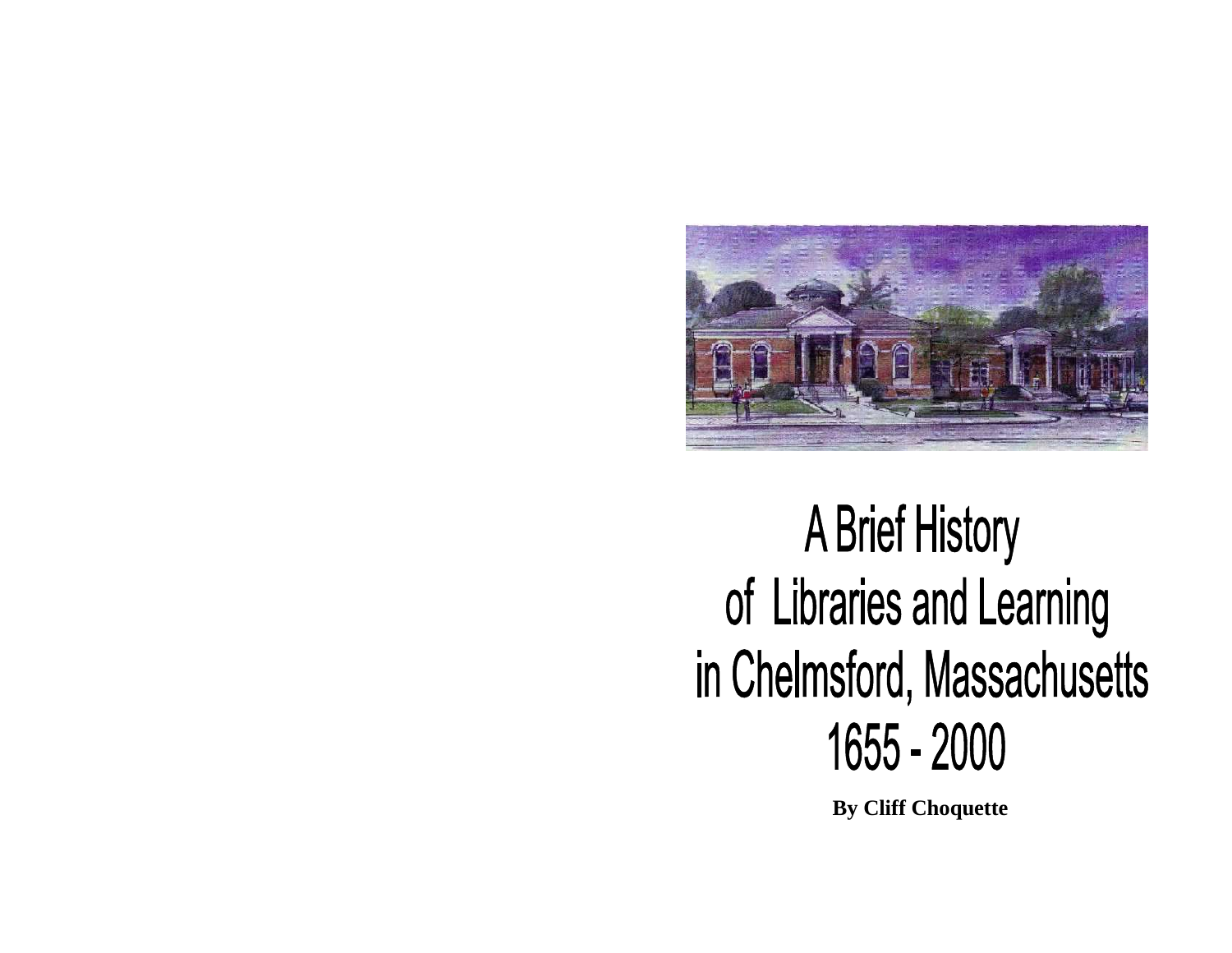# **THE COLONIAL ERA**

 Following the incorporation of the Town in 1655,the Rev. John Fiske came from Wenham to be the first pastor of the Church of Christ in Chelmsford.A graduate of Immamuel College in England, it is through his work that a lot of early colonial church history is available today. Shown on the inside cover page is his Catechism for Chelmsford's children. After his death, the Fiske private library was appraised at 80 pounds British. He kept a personal Notebook" \* from 1644 to 1675.

 The early ministers of New England were men of thorough education and culture. They prized their private collections of books. Some collections were passed down within families; some donated to newly formed schools. John Harvard, founder of Harvard College, left his 320 volume library to the College. They wanted their people to be literate so that they could understand, by reading, what was being preached.

 In 1647, the General Court made a free school compulsory. Chelmsford reached the time for fulfillment of this requirement in 1696, when the first record of a teacher was appointed, as follows: "Sanuel Fletcher is Apointed to be a scolle master by order of the selectmen. Thomas Parker, Clarke."

 With the Declaration of Independence and the United States Constitution in place, the Colonial Era came to an end.

\* Available in Reference Department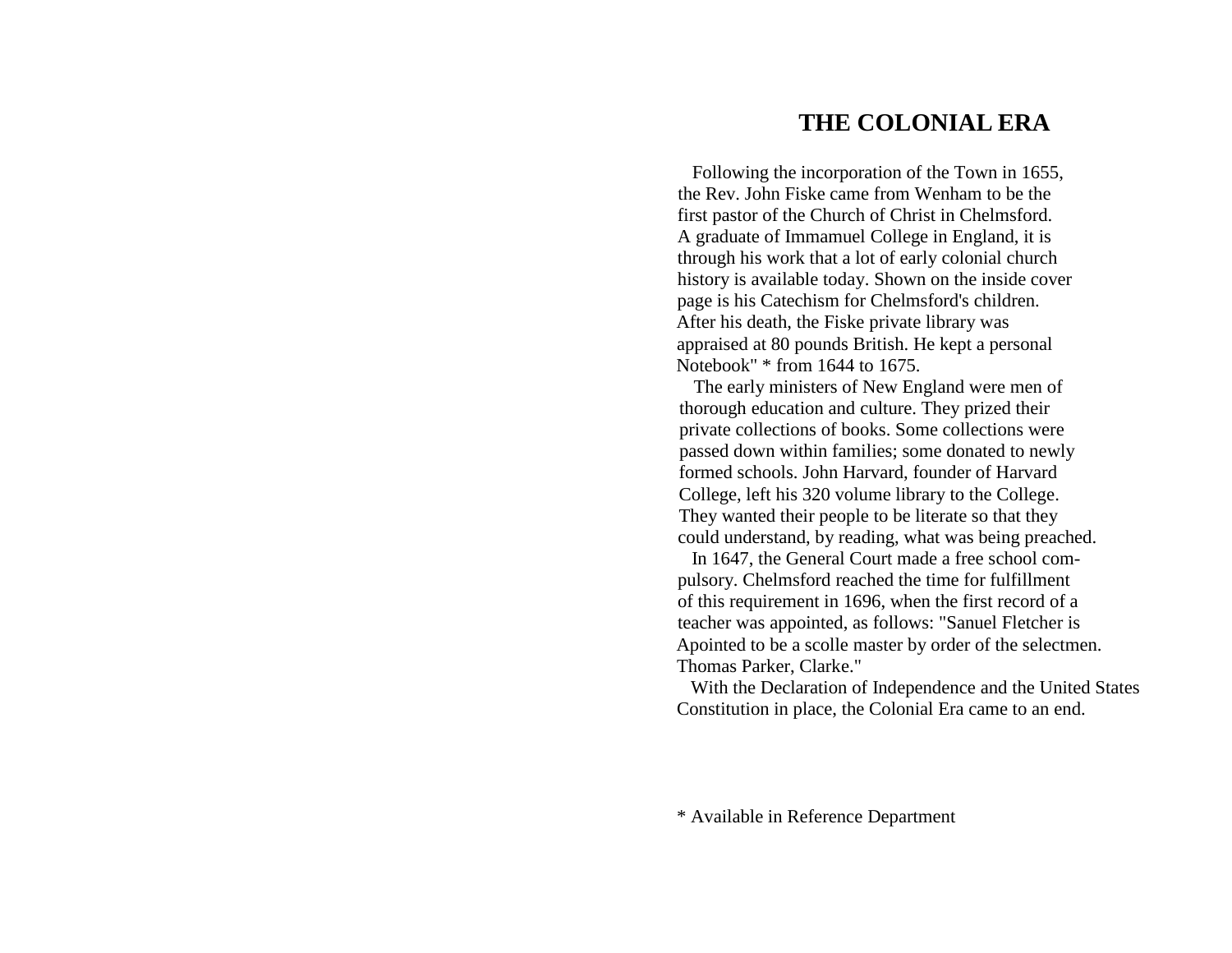# **THE CHELMSFORD SOCIAL LIBRARY**

 In 1793, the Rev. Hezekiah Packard was ordained pastor of the Church of Christ in Chelmsford. He loved good books. On January 6, 1794, he and 78 Chelmsford residents signed an agreement to organize a library. The agreement read thus: "Every attempt to improve the minds and morals of men is laudable and praiseworthy. Every exertion to entertain and instruct persons of different ages and ranks, and to induce a relish for useful learning and moral science deserves the patronage of the wise and good". Rules were made. A membership fee of \$ 2.00 was set. Annual dues were pegged at .25 cents. The first purchase was for 93 books. Moral, religious and philosophical works predominated. The collection was kept at the homes of the librarians. Moved about frequently, the collection grew enough to merit a more spacious location. A room in the Town Hall was chosen. There, the Social Library remained for about a century. The library was incorporated under the name "Proprietors of the Social Library in the Town of Chelmsford".

#### **THE FREE PUBLIC LIBRARY OF CHELMSFORD** *1893-95*

 The proprietors of the Social Library had voted May 8, 1893, to donate their collection of 1846 volumes to what was to become a "free public library".

 While the books remained in the Town Hall, discussions were on-going concerning a new location for the collection. Public spirited citizens were actively interested. Mr. J. Adams Bartlett donated a parcel of land to the Town. The cost of grading it was undertaken by Capt. C.E.A. Bartlett. Mr.Amos Francis Adams financed the construction of a new building on the Bartlett land, the cost about \$30,000. The building was dedicated May 8, 1895. In 1896, the library name was legally changed to the Adams Library. By the year 1900, 270 cities and towns, including Chelmsford, were classified by the Commission as having "libraries owned and controlled by the towns and free for circulation to all the people".

# **THE ADAMS LIBRARY ERA**

 The new library was the talk of the Town, stocked with a variety of collections. The State had donated \$100. worth of books; the Commissioners \$50. worth. The 1846 volumes from the disbanded Social Library; the complete collection of the Chelmsford Agricultural Library and the South Chelmsford Library collection were now stacked in the Adams.

 The dedication took place on May 8, 1895. A gala event, dinner was served to 500 guests seated in a large tent on the grounds. There were speeches and music by a band from Dunstable. A great day for Chelmsford!!

 In 1917 the Trustees made a statement that is worthy of the present time:

#### **WHAT THE ADAMS LIBRARY SAYS TO THE PEOPLE OF CHELMSFORD**

"I am the storehouse of knowledge in Chelmsford. "I am opportunity. "I am the continuation school for all. "I hold within myself the desires, hopes, theories, philosophies, impressions, doctrines, culture, attainments, experiences and sciences of all ages. "I am a house of wisdom and an institution of happiness. "I am supported by the people for all the people. "I offer you the opportunity to know all there is to know about your work "I am for those who would enjoy fiction, poetry, philosophy, biography, or learn more about farming, business, trade or science. "I have books for all trades and tastes, all needs and creeds. "I am free to the public to profit from and enjoy. "I am in the care of those whose duty and pleasure it is to help you profit by me. "I open my doors as a public mental recreation ground for your leisure hours.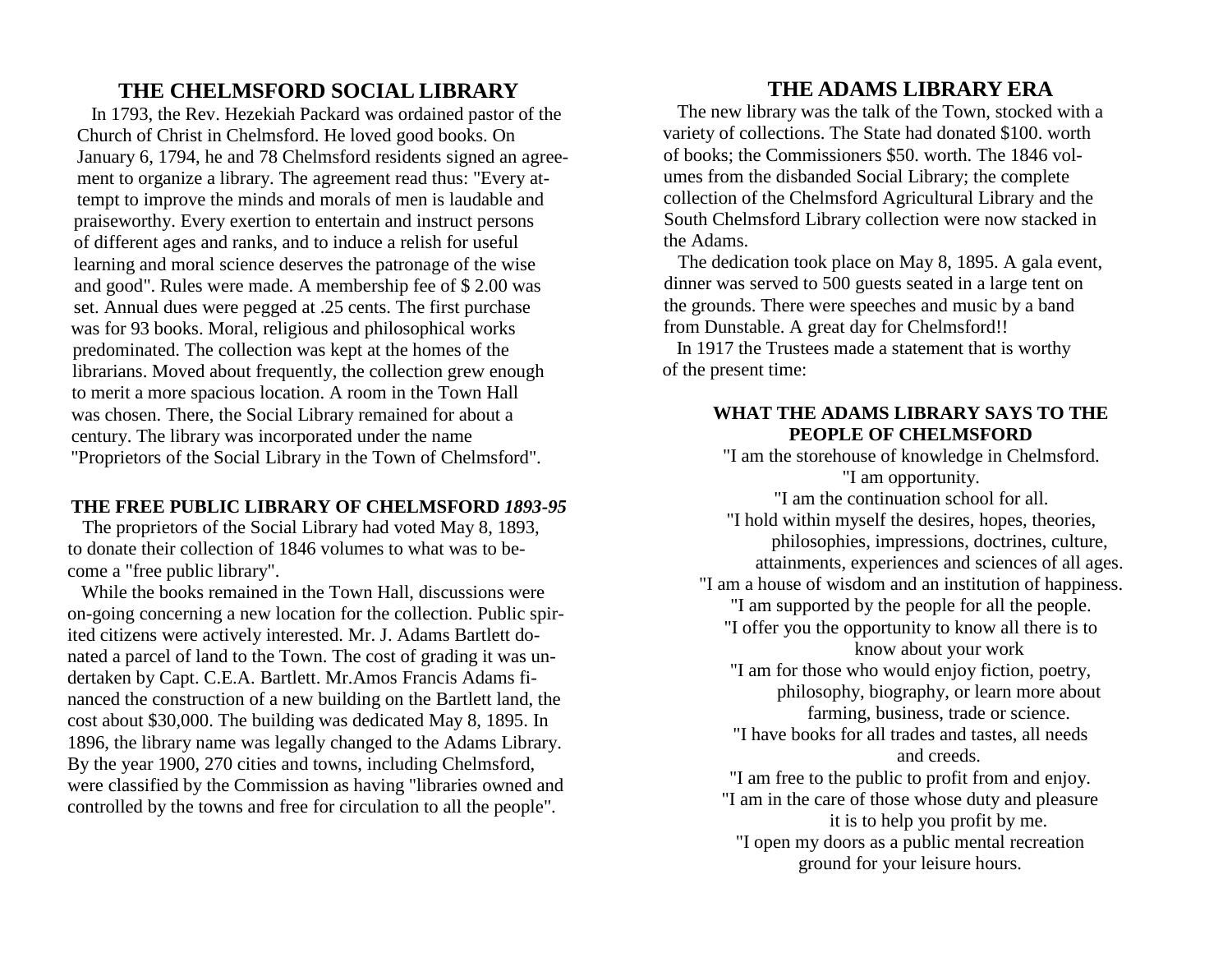# **DECADE OF THE '20'S**

 Annual Budget: Adams Library - \$1500. North Library - \$I000. The Finance Committee recommended appropriations for the Adams \$2000; North Library \$1200.

 In October, 1929, a world-wide financial panic took place resulting in an economic depression the lasted more than a decade.

#### **DECADE OF THE '30'S**

 One had to live through the Great Depression to really understand how difficult it was just to keep a family housed, fed, clothed, for children to be properly educated and to find employment enough to survive those terrible years. The unemployment rate for 1933 had rocketed to 24.9%! The library was a popular place to read newspapers because one need not have to buy them.

#### **DECADE OF THE '40'S**

 The Trustees reported "The chief problem is how to keep the library up to date, how to meet the demand for the newest books by the increasing number of borrowers, and at the same time keep within our appropriations"

 1941. On December 7th Japan made its attempt to destroy the American naval fleet at Pearl Harbor. The Red Cross had the use of the Library's George Memorial Hall twice each week for the making of surgical dressings. In 1944, President Roosevelt signed the landmark legislation commonly known as the "G. I. Bill of Rights". The cost for books was zooming. In 1947, the number of returning military personnel to civilian life peaked at nearly 18,000,000!! Veterans would need employment, housing, medical care and treatment, education and job training and other benefits. Needless to say, America's schools and public libraries were not prepared for this avalanche of needed services headed their way. Lastly, Town Meeting voted yes to acquire and convert the home of the late Stewart MacKay into a library according to his will.

## **DECADE OF THE '50'S**

 In 1950, circulation of library items was 21,422 from Adams and 10,450 out of MacKay. Circulation was increasing noticeably because of greater use of library books in schools and new residents using library privileges. The entire heating plant in the Adams was replaced. There were extensive alterations at MacKay. A Regional Bookmobile system was proving valuable, circulating 4,970 items. By 1959, increasing population was making greater demands on library services. At the end of the decade, the Library was open on Saturdays. Circulation from the Adams was 42,943 and from MacKay 10,148.

#### **DECADE OF THE '60'S**

 Because the library's per capita support in 1960 was less than the years immediately preceding, it did not qualify for a State aid grant, about \$3000. Our per capita library support was 99 cents. The minimum standard established by the American Library Association was \$3.50. Chelmsford was undergoing rapid and continuous growth. Public needs and demands were greater than the present finances permit. In 1963, a complete renovation was made of the ground floor at MacKay. In 1967, a limited delivery service to nursing homes was begun. In '68, a Town Meeting voted yes to appoint a committee of 5 for the purpose of proceeding with the selection of a site for a new library and construction. The Committee decided that expansion of the present buildings was valueless because there would be no space to expand parking facilities. An agreement was reached with a School Committee whereby the library group could obtain 4 acres of land from the School Committee (at no expense to the townspeople). An application made for State funds was unsuccessful. The Library Needs Committee continued its work by engaging the services of a library consultant and continued to negotiate with owners of private properties.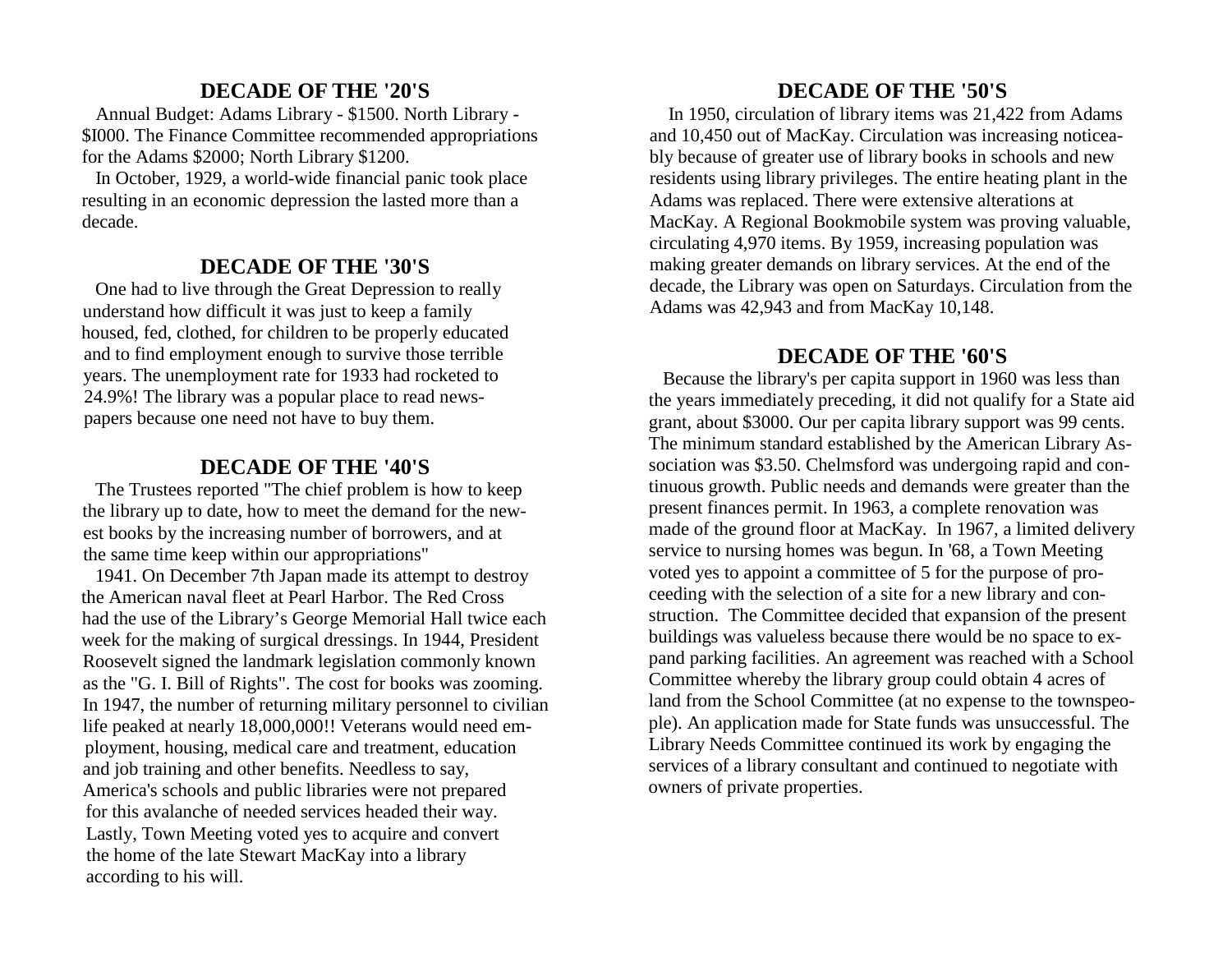## **DECADE OF THE '70'S**

 Federal Census for Chelmsford - 31,258 persons; double that of 1960.

 At a Special Town Meeting a motion was made to transfer from surplus funds \$114,000 to acquire the properties of The Scoboria family and Thomas Tevlin, said land to be used for Town Library purposes. Motion was defeated. The Needs Committee and its consultant considered the above properties suitable for a future library building. Two public meetings were held to acquaint citizens with the factors involved in selection of this site. The Article was defeated on a voice vote.

 The highlight of 1974 was a Special Town Meeting's approval of funds to construct an addition to the Adams. The need was considered acute. Work was scheduled to begin in the Spring of' 1995. The Needs Committee, after determining that a critical shortage of shelf space would exist at the Adams by early '75, requested from the Town \$98,000. for construction and equipping an addition to the Southerly side of the Adams. Nashoba Tech students, under supervision, would participate in the project. The Article was approved. However, this brought opposition from certain trade unions. The plan was scrubbed. Attention went back to the Scoboria-Tevlin properties. A Special Town Meeting approved the purchase.

 In 1976, after almost 2 years of planning, the Scoboria property was converted into a Children's House with room for technical services and administrative offices. In 1977, in the face of an austerity-minded town budget, the Trustees decided not to request funds to renovate the Carriage House. The Trustees committed Trust funds to supplement contributions from the Friends and donations from the public at large. Renovation began in the Fall of '78, providing a meeting facility seating 50 people and kitchen facilities. At the end of the decade, the library won 2 State-wide awards; one for a public relations effort, the other a Library of the Year award for "Unique use of two private buildings to provide space for library activities".

# **DECADE OF THE '80'S.**

 1980. The renovated Carriage House was opened to the public in September. Because of financial cutbacks,automated library functions became a necessity. The employees experienced increased workloads, frustration and constant change in 1981. The Friends financed a great deal of library equipment. In 1983 the Assistant Director's position was eliminated, a part-time Community Services Specialist hired. During 1984, the amount of missing books caused a study to be made for a theft detection unit. The A. F. Tait painting was discovered in a library storage area. In 1986, a Special Town Meeting voted \$50,000, for a library site feasibility study.

 The next year, the Trustees, a Selectman and four community residents formed a Committee to work on a plan for an expanded main library. A Trustee moved that the Town vote to authorize the Selectmen to acquire the Bartlett Street property for construction of an addition to the Adams. However, the project was notexempted from Prop 2 1/2, thus the erasure of the plans.

 At the end of the decade the Librarian reported that "planning for the future in yesterday's facilities remains a constant challenge for Trustees and staff. With no building plan in the immediate future, we must keep the collection pared and continue to offer less than adequate service within these constraints".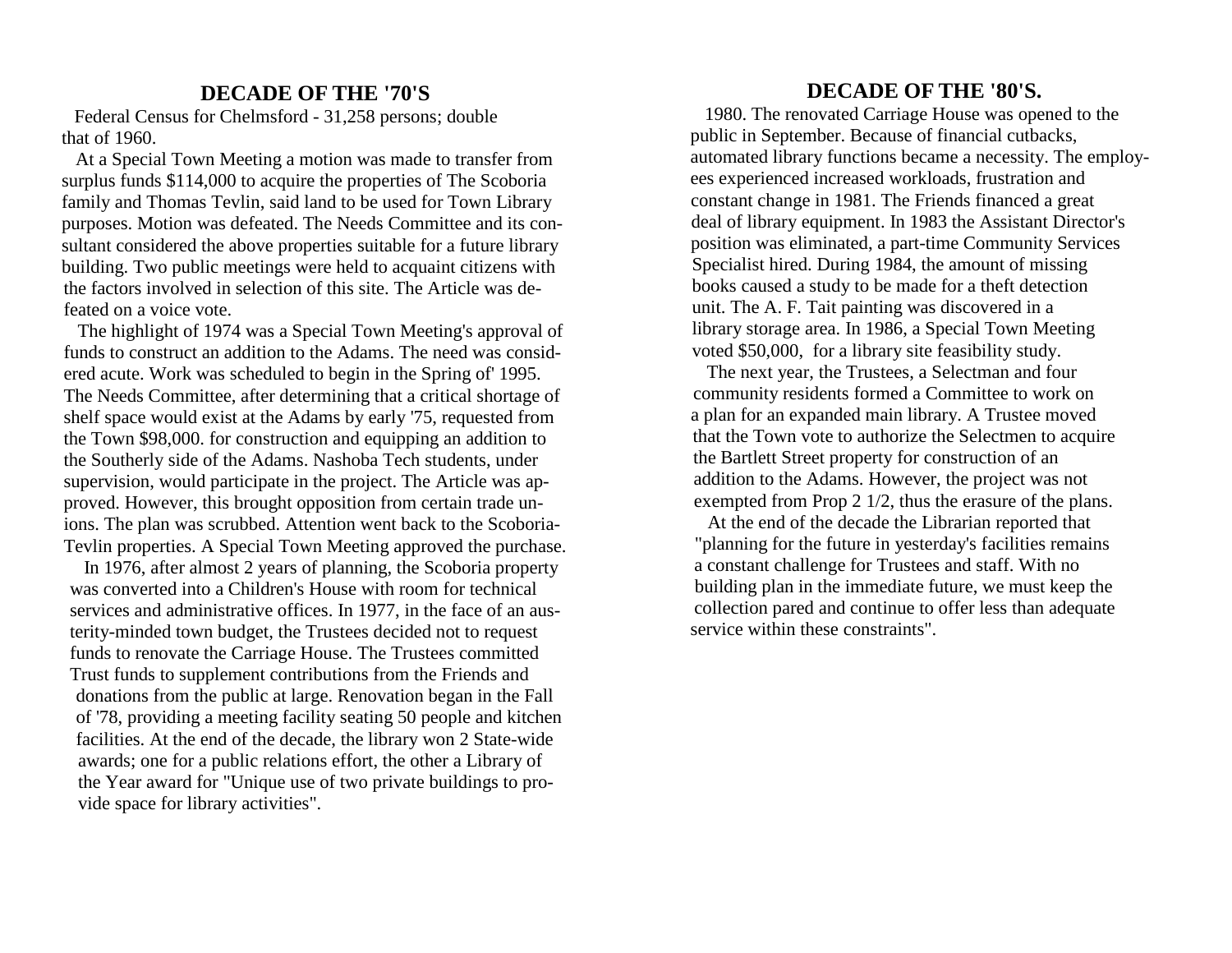# **THE DECADE OF THE '90'S**

 1990. Due to budget constraints 13 part-time library assistants were laid off in July. Volunteers helped to plug the gaps despite the fact that this was not their role. Maintenance problems abounded: rotted shingles, ceiling leaks, water damage, termites, leaking pipes, cracked walks were some of the problems. There was a critical lack of handicap access, shelving, seating, study and work spaces.

 In 1991, the library sustained a second year of budget cuts. The library was disqualified for State certification. The Head of the Reference Dept resigned after the position was reduced to parttime.

 The Library Site Committee recommended a piece of school owned property on Old Westford Road. In 1992, there were long waiting lists for popular items. A User Survey gave library staff the highest rating; the facilities lowest. Hundreds of library items were missing. A security system was finally installed, aided by State funds. A Long Range Development Plan was completed in 1993. Goals were presented at a town-wide forum. The Town bought the property at 10 Bartlett Street, funding partially offset by sale of the Tait painting and money from the Library Endowment Fund. The Trustees appointed a Library Building Committee and the Library Endowment Committee planned a year of fund raising events.

 In 1994, an open house was held at MacKay to celebrate the public opening of its handicapped ramp access. At a Town Meeting in April 1995, Senator Lucille Hicks discussed the proposed library funding and stated that Chelmsford was in an excellent position for grant funding. In the Fall of 1995, voters rejected a prop 2 ½ exemption for the library project. The Town Manager advised the Trustees "to reduce the scope of the library project and live within the existing means of the Town." In October, a Special Election was held in which voters turned down a \$6.7 million dollar exemption for the expansion of the Adams Library. This was the first time the Friends engaged themselves in a political action effort.

 An Article was introduced for a vote to authorize the design, construction and equipping of a new library facility to be constructed as an addition to the Adams Library. Town officials would apply for State funding. The motion carried. The Town Manager moved that the Town vote authorizing the borrowing of \$281,254 for the library land acquisition. The motion carried unanimously.

 1996. The Town Manager reported - "After 25 years of efforts to expand the Adams Library a plan was adopted and funded to enlarge and improve this historic building to meet demands for more space and resources, and handicapped accessibility. The project was made possible in large part by an award of \$1.8 million in a State library grant. The project was supported by the Town through a referendum vote in December 1996".

 1997. The Selectmen reported - "A 2nd project in which the Board generally had a strong interest was the commencement of construction of the new addition to the Adams Library. With the Spring of 1998, this is a project which the Board and the Library Trustees are proud to help bring to the Town".

 Bids and awards were completed in 1997. The Adams collection was moved to the gym at the Town Hall. Both the Children's and Carriage Houses were sold and removed to other private locations. Mello Corp., of Taunton, Mass., was chosen as the general contractor.

 The Library Endowment Committee prepared plans to initiate a major capital campaign of \$500,000 for enhancement of the new library building. Ground was broken in the Spring of 1998. Completion was scheduled by the early Fall of 1999. There were some delays but the new facility opened it's doors to the public at 12:00 noon February 29, 2000.